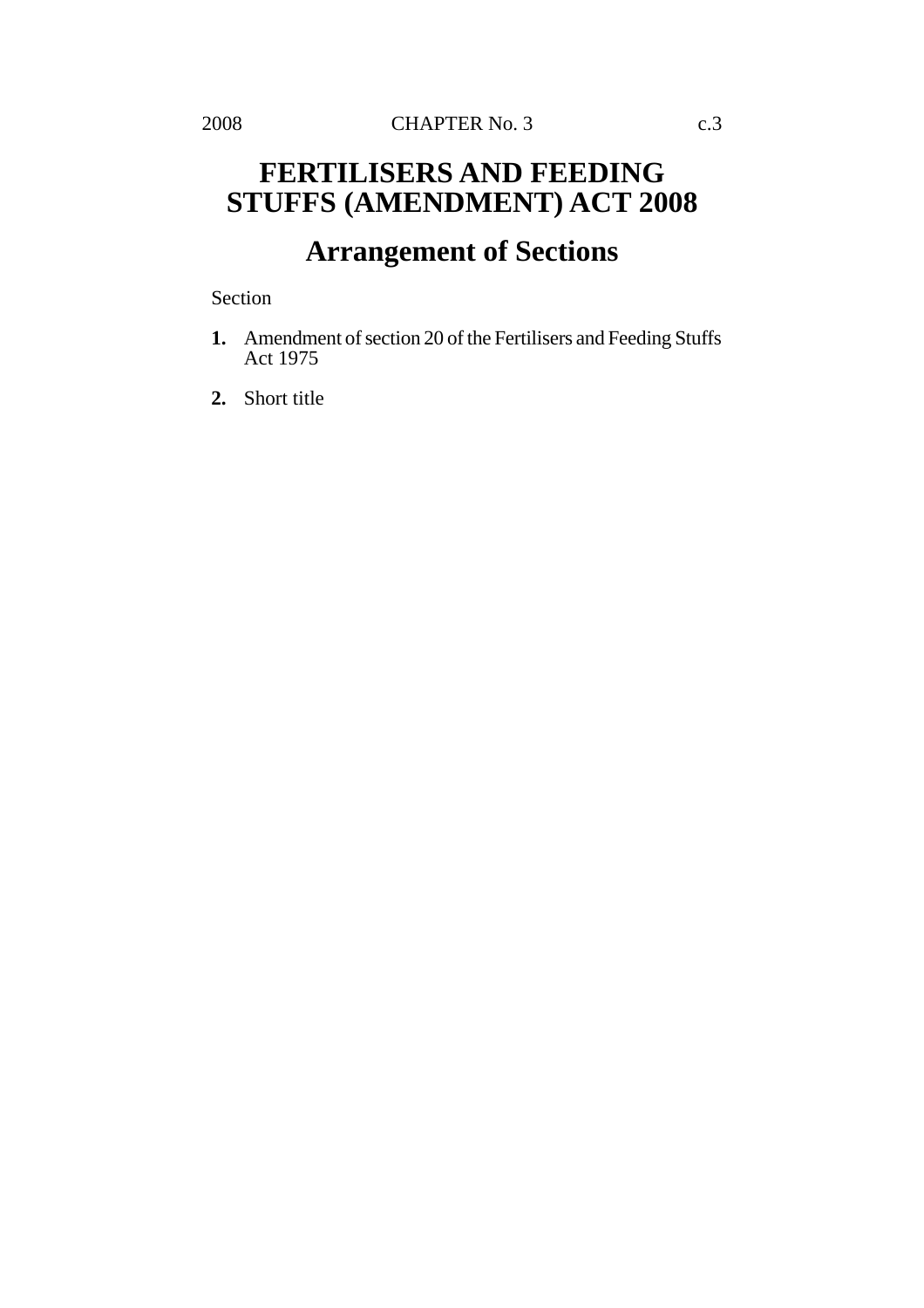

**Jule of Han Signed in Tynwald: 11th March 2008**<br>**10 In Wit** Freceived Royal Assent: 11th March 200 Received Royal Assent:11th March 2008 Announced to Tynwald: 12th March 2008 to Wit

## **AN ACT**

to amend the Fertilisers and Feeding Stuffs Act 1975.

**BE IT ENACTED by the Queen's Most Excellent Majesty, by** and with the advice and consent of the Council and Keys in Tynwald assembled, and by the authority of the same, as follows:—

1. For section 20 of the Fertilisers and Feeding Stuffs Act 1975 Amendment substitute —

of section 20 of the Fertilisers and Feeding Stuffs Act 1975.

[c.31]

"Application **20.** (1) The Department may by order apply to the Island as part of the law of the Island, subject to such exceptions, modifications and adaptations as may be specified in the order, any provision of the instruments specified in subsection (2). Island of legislation relating to fertilisers and feeding

(2) Those instruments are —

to the

stuffs.

- (a) Part IV of the Agriculture Act 1970 (an Act of Parliament);
- (b) any enactment of Parliament replacing or modifying, directly or indirectly, the Act specified in paragraph (a);
- (c) any enactment of Parliament relating to fertilisers or feeding stuffs;
- (d) any instrument of a legislative character made, or having effect as if made, under any of the enactments mentioned in paragraphs (a) to (c);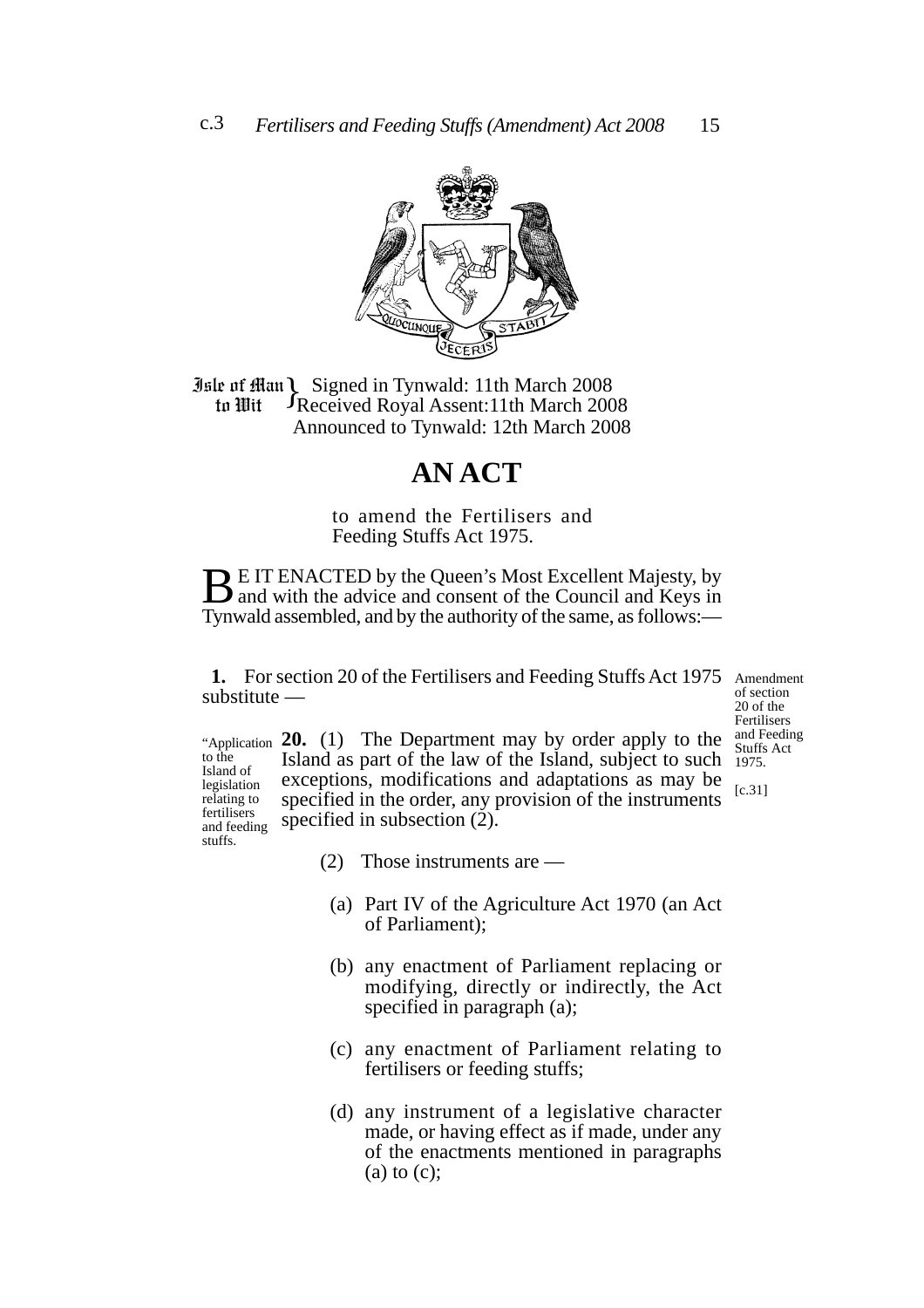- (e) any Community instrument (within the meaning of section 1(1) of the European Communities (Isle of Man) Act 1973 which has effect in the United Kingdom and concerns fertilisers or feeding stuffs; or
- (f) any enactment of Parliament which, in the United Kingdom, implements or gives effect to a Community instrument of a class mentioned in paragraph (e).

(3) In this section, "enactment of Parliament" includes an instrument of a legislative character made under an Act of Parliament.

S.20 : supplementary provisions.

**20A.** (1) An order under section 20 shall be laid before Tynwald as soon as is practicable after it is made (and in any case not later than the second sitting of Tynwald following the making of the order) and if at the sitting at which it is laid Tynwald fails to approve the order it shall cease to have effect.

(2) Any instrument (whether made before or after this section takes effect) applied by an order under section 20 may be amended, varied or revoked by regulations made under this Act.

(3) An order under section 20 may modify any statutory provision (other than an enactment in this Act) which is inconsistent with, or is unnecessary or requires modification in consequence of —

- (a) any instrument applied to the Island by the order;
- (b) the order.

(4) An order under section 20 may do all or any of the following —

- (a) specify the exceptions, adaptations and modifications subject to which the relevant instrument applies to the Island;
- (b) set out the instrument applied by the order, incorporating the exceptions, adaptations and modifications subject to which it applies to the Island;
- (c) in the case of an order applying an instrument which amends a previous instrument applied

 $[c.14]$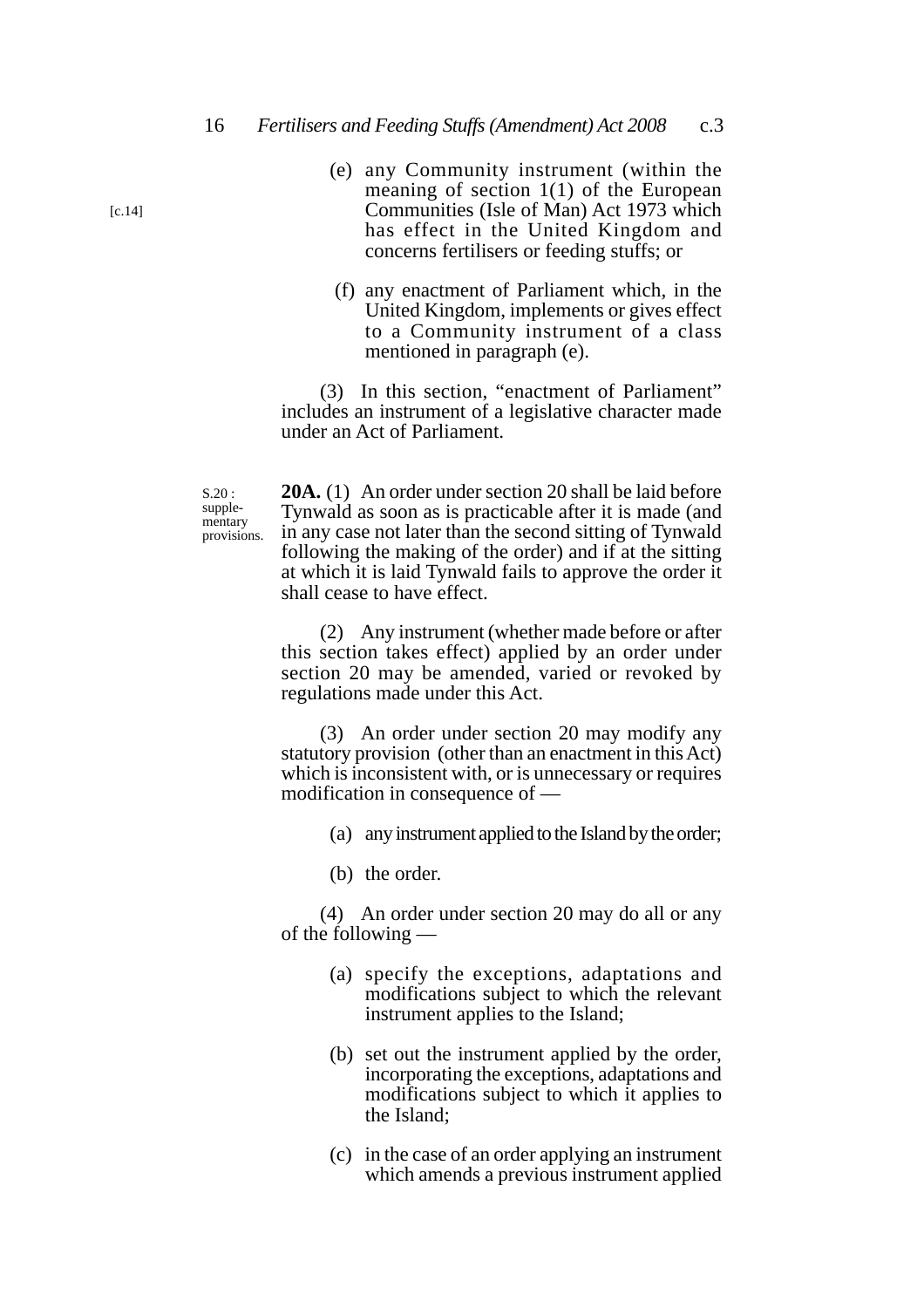to the Island, set out the previous instrument so applied as amended, incorporating the exceptions, adaptations and modifications subject to which that legislation applies to the Island.

(5) Subsections (6) and (7) shall not apply in respect of an order setting out the relevant instrument in accordance with subsection  $(4)(b)$  or  $(c)$ .

(6) An order under section 20 shall have annexed to it a text of the legislation applied by the order, incorporating the exceptions, adaptations and modifications specified in the order.

may be prescribed under the Fees and Duties Act 1989." [c.12] (7) The Department shall cause a copy of the text prepared under subsection (6) to be supplied to any person requesting the same on payment of such fee as

2. This Act may be cited as the Fertilisers and Feeding Stuffs Short title. (Amendment) Act 2008 and the Fertilisers and Feeding Stuffs Acts 1975 to 1985 and this Act may be cited together as the Fertilisers and Feeding Stuffs Acts 1975 to 2008.